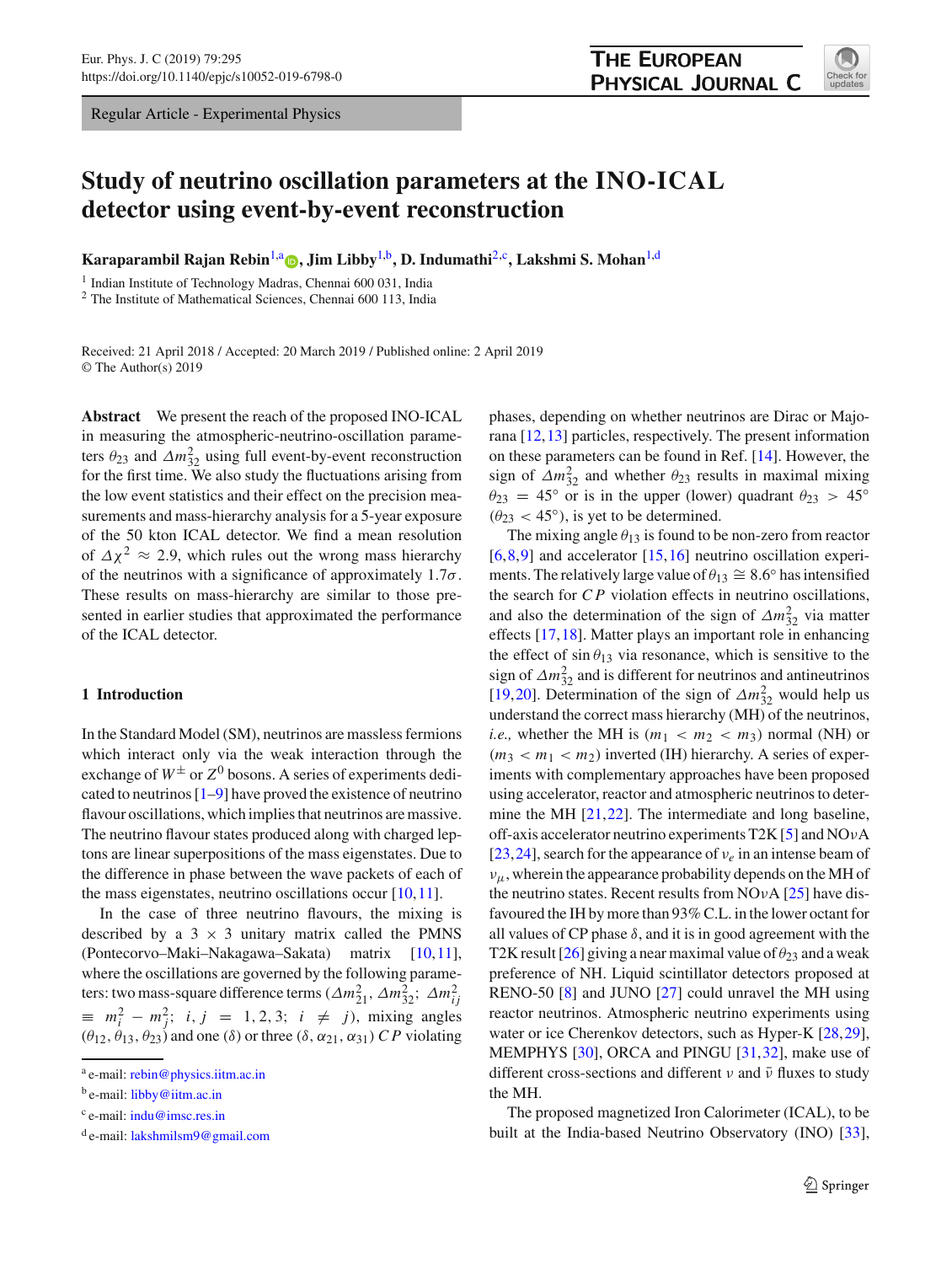will study interactions involving primarily atmospheric muon neutrinos and anti-neutrinos. It will consist of three identical modules, each with dimension 16 m  $\times$  16 m  $\times$  14.5 m (length  $\times$  width  $\times$  height) placed in a line and separated by a small gap of 20 cm. Each module will consist of 151 layers of 5.6 cm thick iron plates interleaved with 4 cm air gap containing the active detector elements, glass Resistive Plate Chambers (RPCs). This huge size of 48 m  $\times$  16 m  $\times$  14.5 m magnetized detector, with a mass of 50 kton, provides the target nuclei to achieve a statistically significant number of neutrino interactions within a reasonable time frame.

One of the main goals of INO is to study the MH via earth matter effects, and to determine the octant of  $\theta_{23}$ . ICAL is designed to have very good muon detection efficiency of greater than 85% for muons greater than 2 GeV (with zenith angle  $\cos \theta_z \geq 0.4$ ), combined with excellent angular resolution. The ICAL will prominently observe the matter effects on the upward going muon neutrinos, where it uses the magnetic field to distinguish between  $v_{\mu}$  and  $\bar{v}_{\mu}$  events by discriminating the charge on the final state muon. The probability of oscillations are different for  $v_{\mu}$  and  $\bar{v}_{\mu}$  in the presence of matter, and depends on the MH (sign of  $\Delta m_{32}^2$ ). The seen relative difference between normal and inverted hierarchy is 3.9% ( $-5\%$ ) for  $v_{\mu}$  ( $\bar{v}_{\mu}$ ) for cos  $\theta_{z} > 0.2$ , assuming NH to be the true hierarchy (where  $\cos \theta_z = +1$  is the up-going direction). Hence the ICAL could study the MH by observing earth-matter effects independently on  $\nu$  and  $\bar{\nu}$ .

This paper shows the precision reach of ICAL in the  $\sin^2 \theta_{23} - |\Delta m_{32}^2|$  plane for a 5 year run of ICAL. Event-byevent reconstruction and fluctuations arising from low event statistics, using an analysis technique that will be suitable to be employed on the actual data. In the previous studies [\[33](#page-13-2)], a lookup table was obtained for the reconstruction efficiencies and resolutions from the studies based on single muons of fixed energy and direction. Later the generated data is folded with the detector efficiencies and smeared by the resolution functions within the lookup table. Hence, the previous methods used parameterizations of the efficiency and resolution that do not reflect the tails of these distributions. As well as those methods used very large sample sizes to negate the effect of low statistics. We also apply a few event selection criteria, as presented in Ref. [\[34](#page-13-3)], but within the framework of low event statistics and present its effect on the outcome of this analysis. This paper also compares the results from simulated unfluctuated data, by simulating data sets corresponding to 5-years of data.

This paper is organized as follows. In Sect. [2,](#page-1-0) we outline the methodology describing the event detection in the INO detector and the software framework used to simulate and reconstruct the events in the detector. In Sect. [3,](#page-2-0) we describe the event generation and discuss the fluctuations in the data. We describe how the events are reconstructed as well as the event selection criteria applied to obtain a sample of events.

We also describe the oscillation analysis including the Earthmatter effects and discuss how data collected by the ICAL are sensitive to the MH. We also describe the  $\chi^2$  analysis and the binning scheme used, and also discuss the types of systematic uncertainties used in this analysis.

In Sect. [4,](#page-7-0) we present the results of our simulated analysis, showing the reach of the ICAL for atmospheric oscillation parameters  $\theta_{23}$  and  $\Delta m_{32}^2$ . Event selection reduces the event statistics, hence we also present the results with and without event selection to see its effect. We also discuss the effect of fluctuations on the precision measurements and show the different possible outcomes resulting from the low event statistics. We also discuss the results on the MH of the neutrinos and the effects of fluctuations in determining it. Finally, in Sect. [5](#page-10-0) we present the summary of our results and conclusions.

#### <span id="page-1-0"></span>**2 Methodology**

The NUANCE [\[35\]](#page-13-4) neutrino event generator, along with the Honda neutrino flux [\[36\]](#page-13-5) at the Kamioka site, is used to generate neutrino interactions within the ICAL detector. The proposed ICAL geometry, containing mainly iron and glass components of the detector, is given as input to NUANCE. It generates secondary particles from interactions with these materials, and calculates event rates integrated over the weighted flux and cross sections of all chargedcurrent (CC) and neutral-current (NC) interactions, at each neutrino energy and angle. The output from NUANCE contains vertex and timing information, as well as energy and momentum of all initial and final state particles in each event.

In the ICAL, atmospheric neutrinos will interact with an iron nucleus, undergoing NC and CC interactions. The main CC interactions taking place in the detector are quasi-elastic (QE) and resonance (RS) at low energies and deep-inelastic scattering (DIS) at higher energies. All neutrinos interacting via CC interaction produce an associated lepton. The DIS events produce a number of hadrons along with the lepton, while RS interactions produce at most one hadron. In the QE process, no hadrons are produced and the final-state lepton takes away most of the energy of the incident neutrino.

A C++ code developed by the collaboration using the GEANT4-based [\[37](#page-13-6)] simulation toolkit, containing the full ICAL detector geometry, magnetic field map and RPC characteristics, is used to propagate the secondary particles. The output from GEANT4 contains the information on energy loss and momentum of the particles all along its path, which are then digitized and reconstructed to obtain the event observables. The detailed information of which are discussed in Sect. [3.2.](#page-2-1) This paper is based only on the CC neutrino events, where we consider the muon information alone. The information on the energy and direction of the muons is used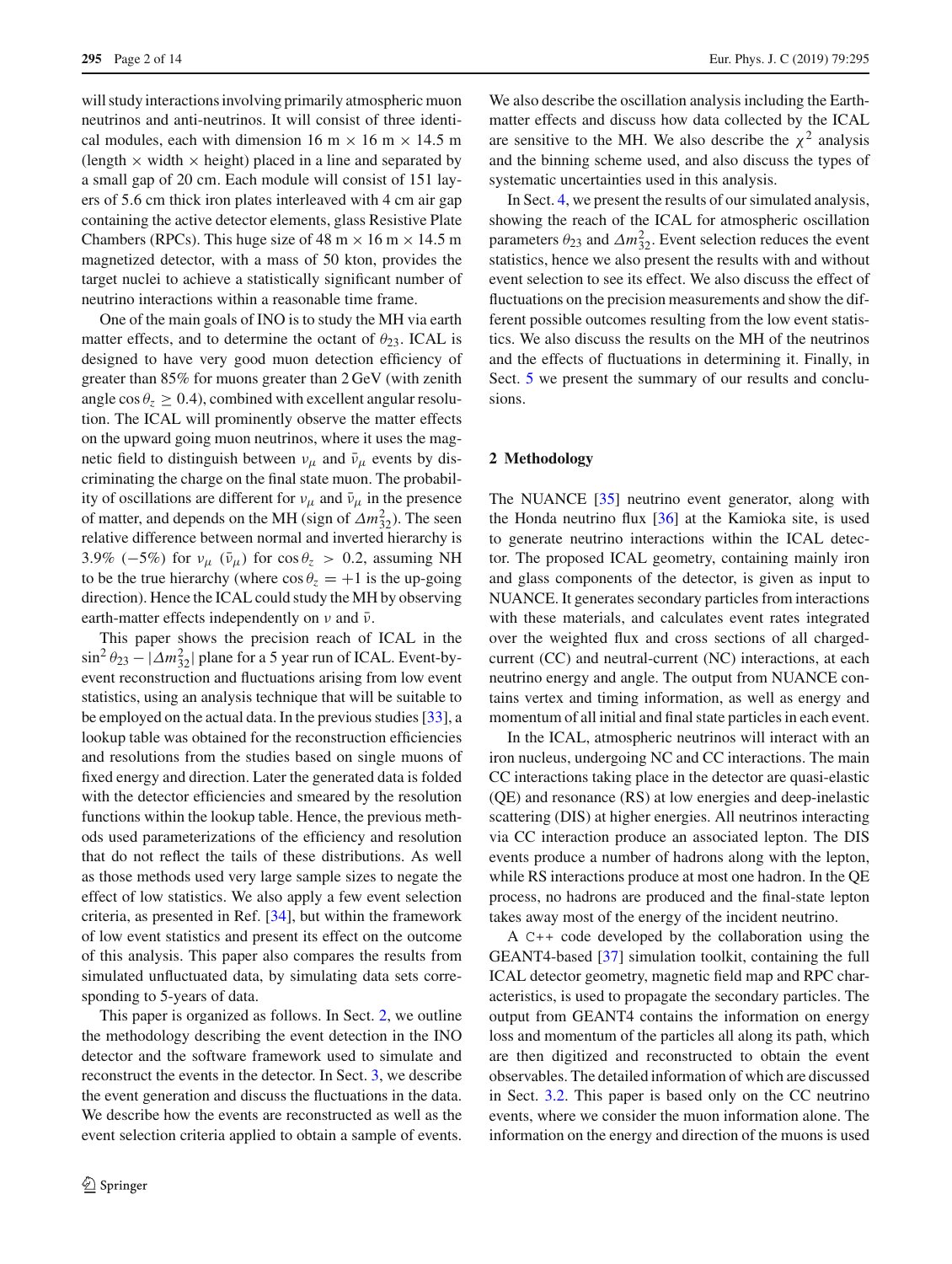to study the sensitivity to atmospheric neutrino oscillation parameters  $\theta_{23}$  and  $\Delta m_{32}^2$  at INO-ICAL and resolving the MH. Including hadron information is beyond the scope of this paper.

# <span id="page-2-0"></span>**3 Analysis procedure**

The first step in the procedure is event generation. The generated events are reconstructed in the GEANT4-simulated ICAL and oscillations applied event-by-event after event selection. The oscillated events are binned and used in the  $\chi^2$  analysis to determine the oscillation parameters. Each of these procedures are described in detail in the subsections below.

### 3.1 Event generation

In this analysis, NUANCE data for an exposure of 50 kton  $\times$  1000 years is generated, out of which sub-samples corresponding to 5 years of data are used as the experimentally simulated sample and the remaining 995 years of data are used to construct probability distribution functions (PDF) that are used in the  $\chi^2$  fit. Hence the data are uncorrelated with the PDFs that are used to fit the data. This paper is based only on the CC neutrino events with energies less than 50 GeV which corresponds to 98.6% of the sample. The idealized case, where the NUANCE data is folded with detector efficiencies and smeared by the resolution functions obtained from GEANT-based studies of single muons with fixed direction and energy, has been presented previously [\[38\]](#page-13-7). In the earlier analysis, although the data was analysed for an exposure of 5 or 10 years, it was scaled down from the 1000 year sample. Hence, the reconstructed central value was always practically the same as the input value. Here we examine in detail the more realistic case, where the data size and central value are both subject to fluctuations.

#### <span id="page-2-1"></span>3.2 Event reconstruction

The generated NUANCE data is simulated in GEANT4 based detector environment. The energy deposited due to the energy loss of the charged particle in the RPCs are converted to signals, where they are detected by the mutually orthogonal copper strips (along *x* and *y* directions parallel to the global detector coordinates described in Sect. [3.3\)](#page-3-0) on the RPCs. Hence the measured data is digitized to form  $(x, z)$ or (*y*,*z*) and time *t* of the signal, referred to as hits. Here the *z* position is given by the layer number of the RPC. A recursive optimal state estimator – the Kalman Filter [\[39](#page-13-8)[,40](#page-13-9)], uses the local geometry and magnetic field information to fit the muon hits, where the muons passing through a minimum of three layers are fit to form the track. The direction and



<span id="page-2-2"></span>**Fig. 1** Comparison of true (dashed black) and reconstructed (solid orange) zenith angle  $(\cos \theta_7)$  distribution for muons, averaged over energy and azimuthal angle for an exposure of 50 kton  $\times$  5 years of ICAL.

the momentum of the muon is obtained from the best fit values of the track. Also the timing information from the RPCs, with a resolution of approximately 1 ns enables the distinction between upward and downward going particles. More details can be found in Ref. [\[40](#page-13-9)].

Hence for the first time we have done this analysis performing event-by-event reconstruction, where each event is simulated through the detector and reconstructed to obtain the observables. Therefore the tails of the resolution functions, which have been approximated by single Gaussians and Vavilov [\[41](#page-13-10)] functions in the previous studies [\[33](#page-13-2)], are also taken in to account in this analysis.

The  $\mu^{\pm}$  leave one or two hits per layer on average, forming a well-defined track, whereas the hadrons leave several hits per layer forming a shower of hits. Rarely (less than  $1\%$ ) of the time) a pion may also leave a well-defined track in the ICAL and may be misidentified as a muon. In this case the longest track is identified as the muon. The iron plates will be magnetised to produce a field upto 1.5 T and this will be used in the ICAL to probe the charge and momentum of the muon. The direction and the curvature of the muon trajectory, as it propagates through the magnetized detector, gives its charge and momentum, respectively. Figure [1](#page-2-2) shows the zenith angle  $(\theta_z)$  distribution before (true) and after reconstruction. Note that in the current analysis  $\cos \theta_z = +1$  is the up-going direction.

The energy of hadrons is obtained by calibrating the number of hits not associated with the muon track, in the event [\[42](#page-13-11)]. The incident neutrino energy  $(E_v)$  can be reconstructed from the energies of the muons and hadrons produced in the detector. The poor energy resolution of hadrons [\[42](#page-13-11)] affects the reconstruction of the incident neutrino. Hence for ICAL physics analysis hadron and muon energies are used separately, without losing the good energy and angular resolution of muons [\[33](#page-13-2),[38,](#page-13-7)[43,](#page-13-12)[44\]](#page-13-13).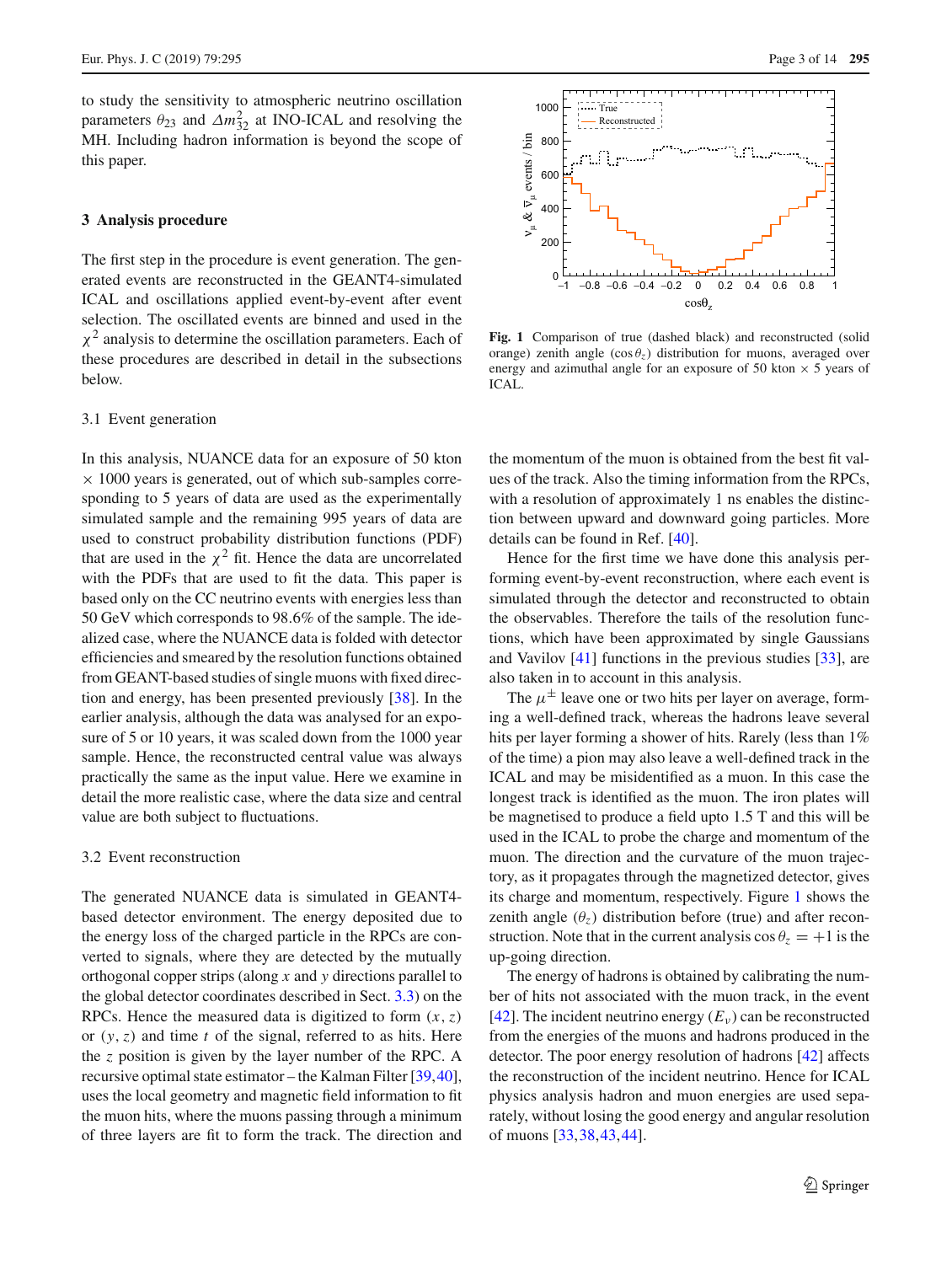#### <span id="page-3-0"></span>3.3 Event selection

The reconstruction of muons is badly affected by the nonuniform magnetic field and dead spaces such as coil slots and support structures. Also the horizontal events which pass through very few layers giving very few hits are reconstructed poorly. Partially contained events, where the  $\mu^{\pm}$  leaves the detector volume, are typically harder to reconstruct, as most of the time they leave a short track within the detector. To remove these badly reconstructed events and obtain a better reconstructed sample of data, we investigated applying selection cuts as used in the previous Monte Carlo (MC) studies [\[34](#page-13-3)].

Events with  $\chi^2$ /ndf < 10 are used in the analysis, where the  $\chi^2$  is the chi-square estimate of the fit for the track obtained from the Kalman filter, and ndf is the number of degrees of freedom. Here ndf =  $2N<sub>hits</sub> - 5$ , where the Kalman filter fits five parameters to form the track and *N*hits are the number of hits associated with the track, with each hit having two degrees of freedom as they are either (*x*,*z*) or (*y*,*z*) in coordinates. The badly reconstructed horizontal events are removed by applying a cut of  $|\cos \theta_z| \geq 0.35$ . Also, to keep a check on the events leaving from top and bottom of the detector, a cut on the *z*-position of the event vertex is applied. Events with vertices lying below  $z = 6$  m and above  $z = -6$  m are the ones selected from up-going and down-going events respectively.

The entire ICAL detector was divided into three regions, depending on the magnitude of the magnetic field. Considering three modules of size 16 m  $\times$  16 m  $\times$  14.4 m each and choosing an origin at the centre of the central module, the ICAL will have conventionally 24 m, 8 m and 7.2 m on either side of the origin along *x*, *y* and *z* directions respectively. The region  $|x| \le 20$  m,  $|y| \le 4$  m, with *z* unconstrained is defined to be the central region. Here the magnetic field is highest and uniform in magnitude (with  $\approx 12\%$  coefficient of variation) despite the fact that the direction of the magnetic field would flip along *y* in the regions  $|x| < 4$  m, 4 m  $\leq |x|$  < 12 m and 12 m  $\leq |x|$  < 20 m. In contrast, the region  $|y| > 4$  m, termed peripheral region, has maximally varying magnetic field in both magnitude (with  $\approx 28\%$ ) coefficient of variation) and direction. Finally the third region  $|x| > 20$  m and  $|y| \le 4$  m, termed the side region, has a magnetic field smaller by  $\approx 11\%$  and opposite in direction to the central region. The side region has better uniform magnetic field among the three regions (with less than 5% coefficient of variation).

All the events with the interaction vertices in the central region, and with *N*hits > 0, are selected as they are either contained within the detector or can form a reasonable length of track to identify the direction and momentum. The rest of the events in the peripheral and side regions are classified into partially (PC) and fully (FC) contained events according to

**Table 1** Lists the region wise and the overall (common) selection criterion used in this current analysis

<span id="page-3-1"></span>

| Region        | Event<br>type | Region specific<br>selection | Common selection                                |
|---------------|---------------|------------------------------|-------------------------------------------------|
| Central       | All           | $n$ hits $> 0$               | $\chi^2$ /ndf < 10                              |
| Side          | FC.           | $n$ hits $> 0$               |                                                 |
|               | PC.           | n hits > 15                  | $ \cos \theta_z  > 0.35$                        |
| Peripheral FC |               | $n$ hits $> 0$               | $z_{\text{vertex}} < 6 \text{ m (up going)}$    |
|               | PC.           | n hits > 15                  | $z_{\text{vertex}} > -6 \text{ m (down going)}$ |

the end position of the track. If the track end lies within  $|x| \leq$ 23 m and  $|y| \le 7.5$  m and  $z \le 7$  m, then the event is classified as FC and is selected. The remaining events are classified as PC, and a selection criterion of  $N<sub>hits</sub> > 15$  is applied on all such PC events. Table [1](#page-3-1) summarise the selection criterion used in this analysis.

The response of ICAL can be quantified in terms of reconstruction efficiency ( $\epsilon_{rec}$ ), the relative charge ID (CID) efficiency ( $\epsilon_{\text{cid}}$ ), the energy ( $\sigma_{E_{\mu}}$ ) and angular resolutions  $(\sigma_{\cos \theta_7})$ . The Fig. [2a](#page-4-0) shows the comparison of these quantities with (WS) and without (WOS) event selection, as a function of true muon energy  $E_{\mu}^{\text{true}}$ . The reconstruction efficiency increases with increase in muon energy, as the energetic muon pass through large number of layers. At higher energies the reconstruction efficiencies become almost a constant. The resolution improves considerably at low and high energies with the selection of events. An overall improvement of 23% and 19% is noticed in energy and zenith angle resolution of muons (averaged over muon energy, zenith and azimuthal angles) after the event selection. The CID efficiency, *i.e.,* the fraction of events identified with correct muon charge among the total reconstructed events, shows ∼ 6% to 10% improvement at all muon energies, after the event selection.

The previous studies without the event-by-event reconstruction obtained an angular resolution less than 1◦ for near horizontal events (cos  $\theta_z$  = −0.35) with  $E_\mu$  > 5 GeV [\[38](#page-13-7)], whereas it deteriorates to less than 8° after realistic reconstruction. Similarly the CID efficiency was calculated to be above 95% for all the events, whereas it deteriorates in between 60% to 80% after event-by-event reconstruction. The resolutions and efficiencies in the low energy  $(E<sub>µ</sub> < 5 \text{ GeV})$  are relatively worse, whereas the near vertical events show a good agreement with the previous results.

The reconstruction efficiency decreases with event selection as expected, where approximately 40% of reconstructed events are lost with event selection. Figure [2b](#page-4-0), shows the reconstructed  $\cos \theta_z$  distribution and compares the reconstructed events with (WS) and without selection (WOS) criterion. The dip at  $\cos \theta_z = 0$  results from the difficulty to reconstruct horizontal events. This paper also studies the effect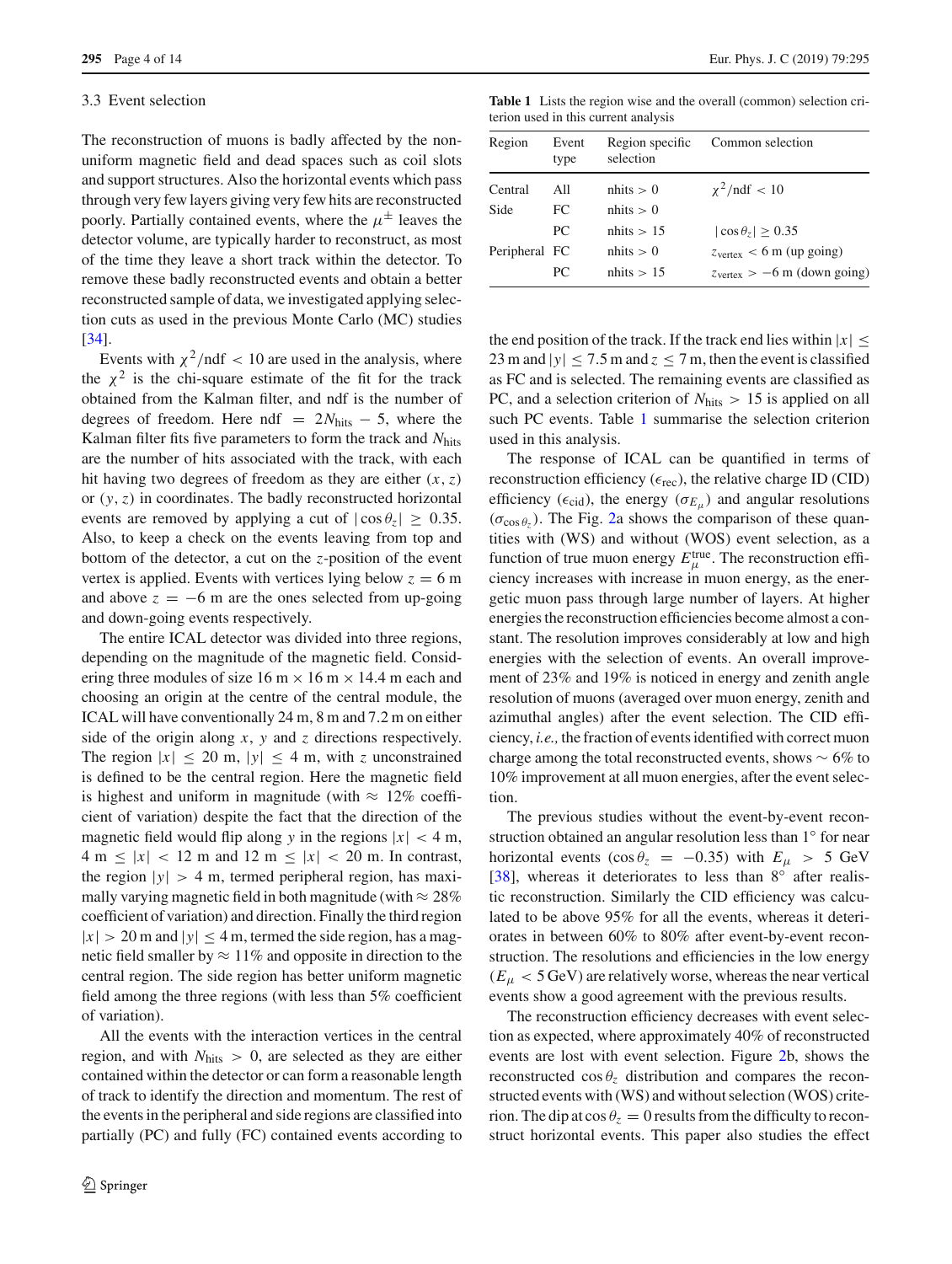



<span id="page-4-0"></span>**Fig. 2 a** (From top to bottom) Zenith angle resolution, energy resolution, reconstruction efficiency and charge identification efficiency, for the events with (WS) (open circles) and without (WOS) (solid circles) event selection, as a function of true muon energy  $E_{\mu}^{\text{true}}$ . The statistical

error corresponds to 50 kton  $\times$  100 years reconstructed data sample. **b** Comparison of reconstructed zenith angle (cos  $\theta$ <sub>z</sub>) for WOS (dashed orange) and WS (solid blue), averaged over energy and azimuthal angle for an exposure of 50 kton  $\times$  5 years of ICAL

<span id="page-4-1"></span>**Table 2** Assumed values of oscillation parameters [\[46\]](#page-13-14) used to construct the pseudo-data

| Parameter                            | Input value           |  |  |
|--------------------------------------|-----------------------|--|--|
| $\sin^2 \theta_{23}$                 | 0.5                   |  |  |
| $\sin^2 \theta_{12}$                 | 0.304                 |  |  |
| $\sin^2 \theta_{13}$                 | 0.0219                |  |  |
| $\Delta m_{21}^2$ (eV <sup>2</sup> ) | $7.53 \times 10^{-5}$ |  |  |
| $\Delta m_{32}^2$ (eV <sup>2</sup> ) | $2.32 \times 10^{-3}$ |  |  |
| $\delta_{cp}$ <sup><i>a</i></sup>    | $\Omega$              |  |  |

 $a_{\delta_{cp}}$  is assumed to be zero

of the applied event selection on the sensitivity of oscillation parameters in ICAL. Hence, the parameter sensitivity is studied with and without applying any selection criterion.

### 3.4 Applying oscillations

The muon signal in the ICAL will have contributions from the component of the  $v_e$  flux  $(\Phi_{v_e})$  that has oscillated to  $v_\mu$  and the component from  $v_{\mu}$  flux  $(\Phi_{v_{\mu}})$  that has survived. As the 5-year pseudo-data would have negligible contribution from  $\Phi_{v_e}$  compared to  $\Phi_{v_u}$ , we have only used the  $\Phi_{v_u}$  events in our analysis. Hence, neglecting oscillations from  $\Phi_{v_e}$ , the total number of events appearing in the detector for an exposure time *T* is obtained from

$$
\frac{d^2N}{dE_v \, d\cos\theta_z} = T \times N_D \times \sigma_{\nu_\mu} \left[ P_{\mu\mu} \frac{d^2 \Phi_{\nu_\mu}}{dE_v \, d\cos\theta_z} \right], \quad (1)
$$

where  $N_D$  is the number of targets in the detector and  $P_{\mu\mu}$  is the  $v_{\mu}$  survival probability. Oscillation probabilities are calculated by numerically evolving the neutrino flavor eigenstates [\[19](#page-12-13)] using the equation,

$$
i\frac{d}{dt}\left[\nu_{\alpha}\right] = \frac{1}{2E}\left(UM^{2}U^{\dagger} + \mathcal{A}\right)\left[\nu_{\alpha}\right],\tag{2}
$$

where  $[\nu_{\alpha}]$  denotes the vector of flavor eigenstates,  $\nu_{\alpha}$ ,  $\alpha$  =  $e, \mu, \tau, U$  is the PMNS mixing matrix, and  $M^2$  is the mass squared matrix. Here,  $A$  is the diagonal matrix, diag( $A$ , 0, 0), with matter term *A* given by

$$
A = \pm 2\sqrt{2}G_{F}n_{e}E
$$
  
=  $\pm 7.63 \times 10^{-5} \rho E eV^{2}$ , (3)

where the sign is positive for *ν* and negative for  $\bar{v}$ . Here,  $G_F$ is the Fermi coupling constant, *E* is the neutrino energy in GeV, and  $n_e$  is the electron number density which is related to the matter density  $\rho$  in gcm<sup>-3</sup>. The density profile of the Earth's matter, given by Preliminary Reference Earth Model (PREM) [\[45\]](#page-13-15), is used to calculate oscillation probabilities for *ν* and  $\bar{\nu}$ . The difference in sign of *A* for *ν* and  $\bar{\nu}$  leads to differing oscillation probabilities, which in turn are sensitive to the sign of  $\Delta m_{32}^2$ . The ICAL has an advantage because it can differentiate between  $\nu$  and  $\bar{\nu}$  events and observe the matter effects separately.

Oscillations are applied on the 5-year data sample using the accept or reject method. First, the survival probability  $P_{\mu\mu}$  is calculated for each *v* or  $\bar{\nu}$  with a given energy and direction. To decide whether an un-oscillated  $v_{\mu}$  survives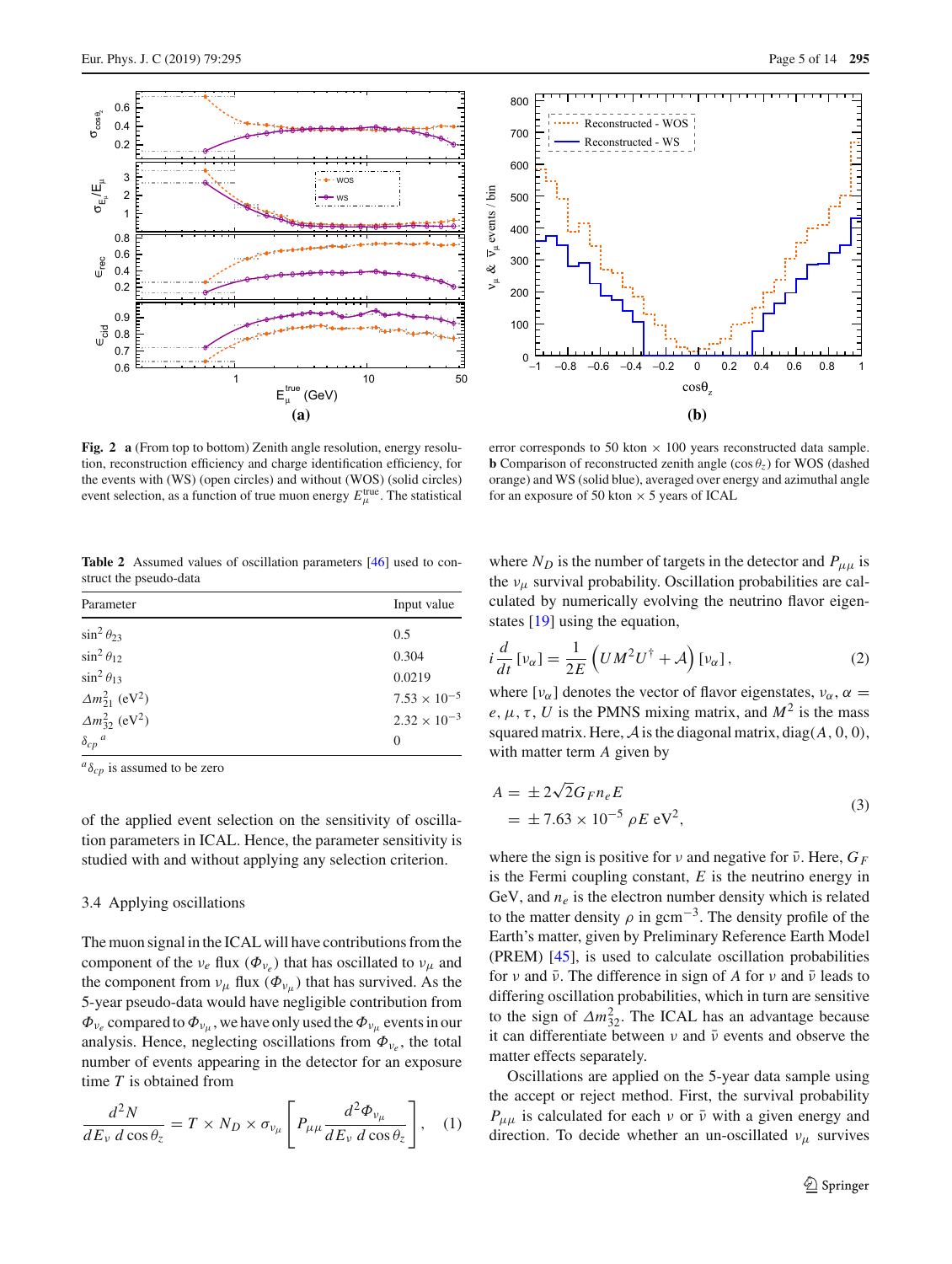

<span id="page-5-0"></span>**Fig. 3** cos  $\theta_z$  distributions with and without oscillations for **a**  $\mu^+$  obtained from  $\bar{\nu}_{\mu}$  events with NH, **b**  $\mu^-$  obtained from  $\nu_{\mu}$  events with NH, **c**  $\mu^+$ obtained from  $\bar{v}_{\mu}$  events with IH and **d**  $\mu^{-}$  obtained from  $v_{\mu}$  events with IH. The distributions are also compared with (WS) and without (WOS) selection criterion

oscillations to be detected as  $v_{\mu}$ , a uniform random number *r* is generated between 0 and 1. If  $P_{\mu\mu} > r$ , the event is accepted to have survived the oscillations. Otherwise it is considered to have oscillated into another flavor and is rejected. Here, we have used the true values of the oscillation parameters, from Ref. [\[46\]](#page-13-14); see Table [2.](#page-4-1) The zenith angle distribution of muons before and after applying oscillations via the accept or reject method is shown in Fig. [3,](#page-5-0) where the effect of change in sign of  $\Delta m_{32}^2$  (MH) is shown for  $\bar{\nu}_{\mu}$  (Fig. [3a](#page-5-0), c) and  $\nu_{\mu}$  (Fig. [3b](#page-5-0), d) events. It also compares the zenith angle distributions with (WS) and without (WOS) event selection. Note that the oscillation signatures are different in  $\bar{\nu}_{\mu}$  and  $\nu_{\mu}$  events for normal and inverted hierarchies. This difference is solely due to the matter effects, where it depends on the sign of  $\Delta m_{32}^2$  as we have assumed no *CP* violation. (It has been clearly established that CC  $\mu$  events in the ICAL are insensitive to  $\delta_{\rm cp}$  [\[33\]](#page-13-2).) Hence  $\nu_\mu$  events are separated from  $\bar{\nu}_{\mu}$  events while binning, to have maximum sensitivity to the MH.

### 3.5 Binning scheme

During reconstruction, the positively charged particles are tagged with positive momentum and the negatively charged particles are tagged with negative momentum by convention. The reconstructed muons of positive and negative charges are binned separately in  $Q_{\mu}E_{\mu}$  and  $\cos \theta_z$  bins after applying oscillations, where  $Q_{\mu} = \pm 1$  for  $\mu^{+}/\mu^{-}$ . The events with negative and positive  $Q_{\mu}E_{\mu}$  indicate those identified as  $v_{\mu}$  and  $\bar{v}_{\mu}$  events respectively. The atmospheric neutrino flux falls rapidly at higher energies. Hence, wider bins were chosen in those energy regions to ensure adequate statistics. Also, within the frame work of low event statistics, increasing the number of high energy bins is not feasible due to the limited statistics. Table [3](#page-6-0) summarises the binning scheme used in the current analysis.

The effect of finer binning is studied previously [\[38](#page-13-7)] for energies less than 11 GeV, and is known to marginally improve the precision in both  $\sin^2 \theta_{23}$  and  $|\Delta m_{32}^2|$ . Also,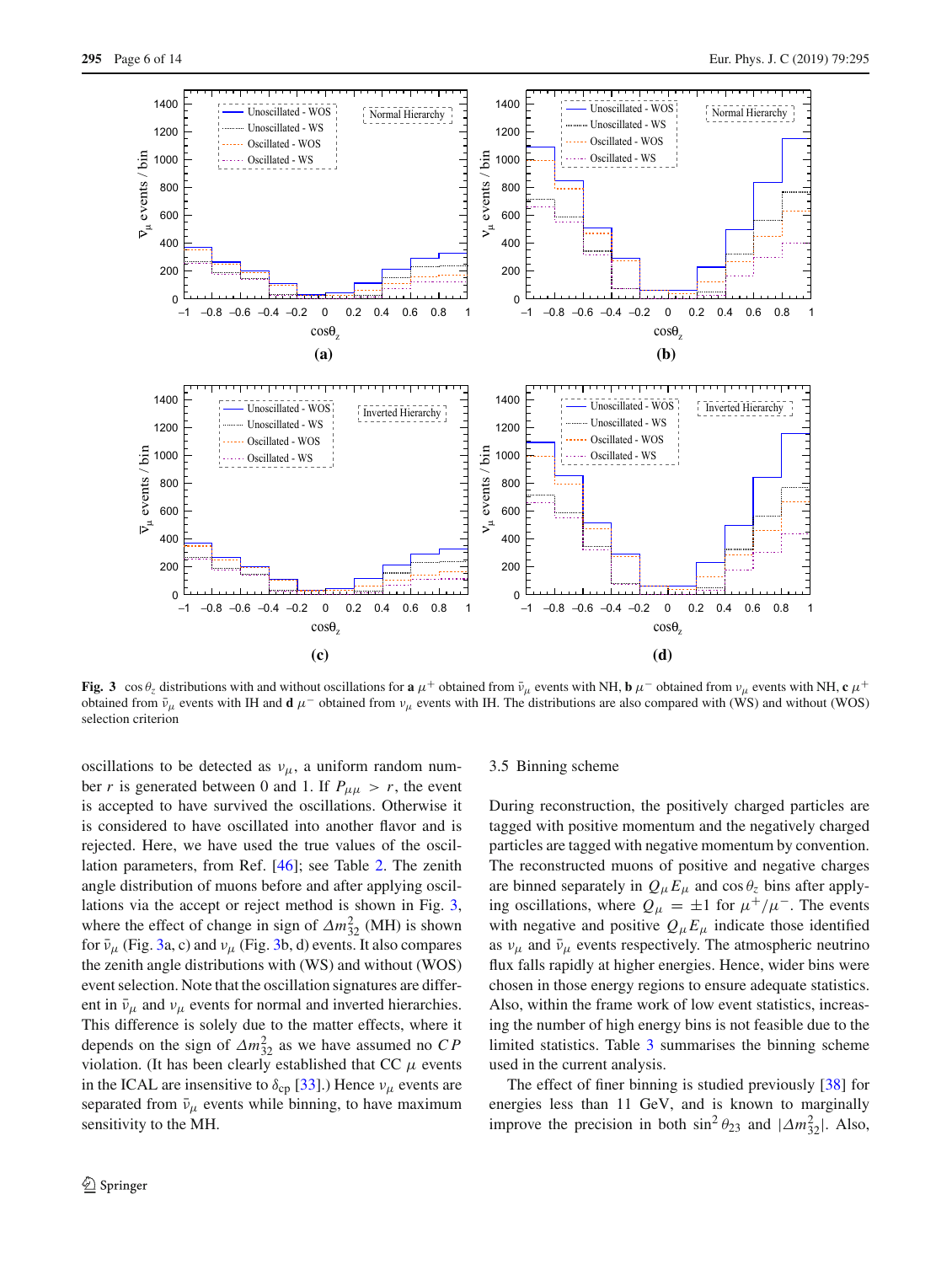<span id="page-6-0"></span>**Table 3** The binning scheme for the reconstructed observables  $\cos \theta$ and  $E_\mu$ 

| Observable      | Range                                       | Bin width Bins Total bins |                               |    |
|-----------------|---------------------------------------------|---------------------------|-------------------------------|----|
|                 | $E_{\mu}$ (GeV) $[-1.2, -0.2]$ , [0.2, 1.2] | 1.0                       | 2                             | 18 |
|                 | $[-2, -1.2], [1.2, 2]$                      | 0.4                       | 4                             |    |
|                 | $[-2.5, -2]$ , $[2, 2.5]$                   | 0.5                       | 2                             |    |
|                 | $[-5.5, -2.5], [2.5, 5.5]$                  | 1.0                       | 6                             |    |
|                 | $[-8, -5.5], [5.5, 8]$                      | 2.5                       | 2                             |    |
|                 | $[-50, -8]$ , [8, 50]                       | 42                        | $\mathfrak{D}_{\mathfrak{p}}$ |    |
| $\cos \theta_z$ | $[-1, 1]$                                   | 0.2                       | 10                            | 10 |
|                 |                                             |                           |                               |    |

increasing the range of energies beyond 11 GeV is known to improve the result [\[47](#page-13-16)]. Increasing the number of high energy bins can improve the precision. The optimization of bin widths at higher energies will be a part of the future work, and the current analysis will focus on the effects of fluctuations arising from the low event statistics.

# 3.6 The  $\chi^2$  analysis and systematics

The pull approach [\[48\]](#page-13-17) is used in defining the  $\chi^2$  such that systematic uncertainties are incorporated. The pull approach is equivalent to the covariance approach, but is computationally much faster. After binning the oscillated events, the 5 year simulated data set is fit by defining the following  $\chi^2$ [\[38](#page-13-7),[49\]](#page-13-18):

$$
\chi^2 = \min_{\{\xi_k\}} \sum_{i=1}^{n_{\cos\theta_{\zeta}}} \sum_{j=1}^{n_{E\mu}} 2 \left[ \left( N_{ij}^{\text{pdf}} - N_{ij}^{\text{data}} \right) - N_{ij}^{\text{data}} \ln \left( \frac{N_{ij}^{\text{pdf}}}{N_{ij}^{\text{data}}} \right) \right] + \sum_{k=1}^{2} \xi_k^2, \tag{4}
$$

where,

<span id="page-6-1"></span>
$$
N_{ij}^{\text{pdf}} = R \left[ f T_{ij}^{\bar{\nu}} + (1 - f) T_{ij}^{\nu} \right] \left[ 1 + \sum_{k=1}^{2} \pi_{ij}^{k} \xi_k \right].
$$
 (5)

Here,  $N_{ij}^{\text{data}}$  and  $N_{ij}^{\text{pdf}}$  are the observed and the expected number of muon events respectively, in a given  $(\cos \theta_z^i, E_\mu^j)$  bin, while  $n_{\cos\theta_z}$  and  $n_{E_\mu}$  are the total number of  $\cos\theta_z$  and  $E_\mu$ bins respectively.  $N_{ij}^{\text{data}}$  is calculated for true values of oscil-lation parameters, summarised in Table [2,](#page-4-1) whereas  $N_{ij}^{\text{pdf}}$  is obtained by combining  $v_{\mu}$  and  $\bar{v}_{\mu}$  PDFs as in Eq. [5,](#page-6-1) where  $T_{ij}^{\nu}$  and  $T_{ij}^{\bar{\nu}}$  are the *ν* and  $\bar{\nu}$  PDFs respectively normalized from 995 year sample, with *f* as a free parameter describing the relative fraction of  $\bar{v}_{\mu}$  and  $v_{\mu}$  in the sample, with *R* being the normalization factor in the fit which scales the PDF to 5 years. The  $\bar{\nu}_{\mu}$  and  $\nu_{\mu}$  PDFs with (WS) and without (WOS) selection criterion are shown in Fig. [4a](#page-6-2), b.

The systematic errors and the theoretical uncertainties are parametrized in terms of variables  $\{\xi_k\}$  called pulls. The value  $\xi_k = 0$  corresponds to the expected value, and the variation,  $\xi_k = \pm 1$  corresponds to a one standard deviation for each source of systematics resulting in an uncertainty of  $\pi_{ij}^k$  for the  $k^{\text{th}}$  source.

In this analysis we have considered two systematic uncertainties, a 5% uncertainty on the zenith angle dependence of the flux and another 5% on the energy dependent tilt error [\[49](#page-13-18)], parametrized by  $\xi_{zenith}^{\text{flux}}$  and  $\xi_{tilt}^{\text{flux}}$  respectively. There is no systematic uncertainty related to the flux normalization as *R* and *f* are the fit parameters which fixes the overall and relative flux normalizations. To calculate the energy tilt error *i.e.,* the possible deviation of the energy dependence of the atmospheric fluxes from the power law, we use the standard procedure as given in, for example Ref. [\[49](#page-13-18)], and define:



<span id="page-6-2"></span>**Fig. 4** PDF's for  $\bar{v}_{\mu}$  and  $v_{\mu}$  are shown for **a** binning in cos  $\theta_z$ , and **b** binning in  $E_{\mu}$ . The  $\bar{v}_{\mu}$  ( $v_{\mu}$ ) entries for  $Q_{\mu}E_{\mu} < 0$  (> 0) indicate the charge mis-id content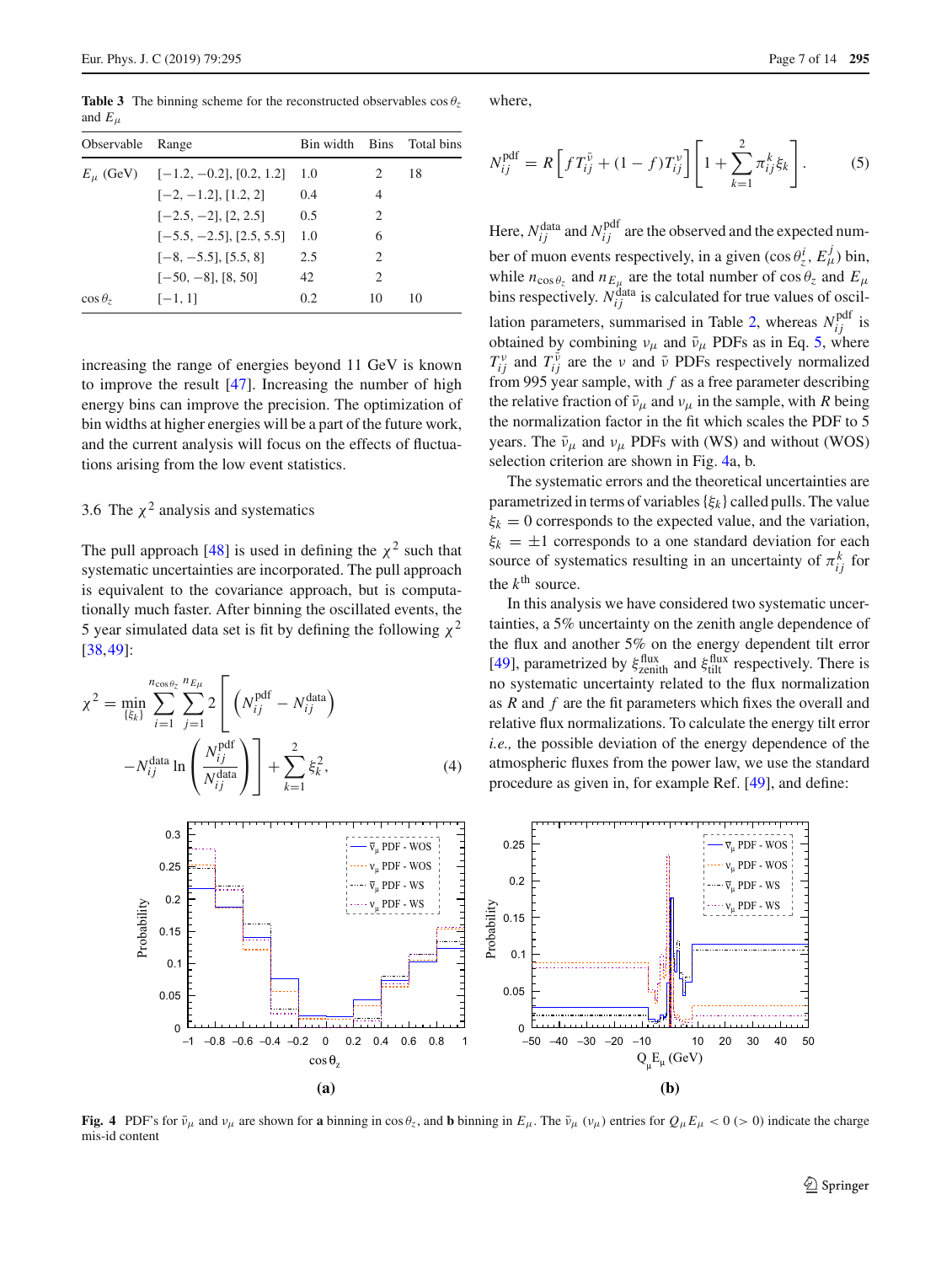<span id="page-7-1"></span>**Table 4** Marginalization of the parameters as used in the fit

| Parameter                                         | Marginalization range |  |  |
|---------------------------------------------------|-----------------------|--|--|
| $\sin^2 \theta_{23}^{\ a}$                        | [0, 1]                |  |  |
| $\Delta m_{32}^2$ (eV <sup>2</sup> ) <sup>b</sup> | [0.0005, 0.005]       |  |  |
|                                                   | [0, 1]                |  |  |
| R                                                 | Unconstrained         |  |  |
| $\sin^2 \theta_{13}$                              | Not marginalized      |  |  |
| $\sin^2 \theta_{12}$                              | Not marginalized      |  |  |
| $\Delta m_{21}^2$ (eV <sup>2</sup> )              | Not marginalized      |  |  |
| $\delta_{cp}$                                     | Not marginalized      |  |  |
|                                                   |                       |  |  |

<sup>*a*</sup> Marginalized when the data is fit to determine  $\Delta m_{32}^2$ 

<sup>b</sup> Marginalized when the data is fit to determine sin<sup>2</sup>  $\theta_{23}$ 

$$
\Phi_{\delta}(E) = \Phi_0(E) \left(\frac{E}{E_0}\right)^{\delta} \approx \Phi_0(E) \left[1 + \delta \ln \frac{E}{E_0}\right],\tag{6}
$$

Neglecting the effect of oscillations, the expected number of events  $\Phi_0(E)$  is calculated for each  $(ij)^{th}$  bin. Then we compute  $\Phi_{\delta}(E)$ , where  $\delta$  is the  $1\sigma$  tilt error taken to be 5% and  $E_0 = 2$  Gev, and find the relative change in flux to obtain the coupling  $\pi_{ij}^{\text{tilt}}$ . The coupling  $\pi_{ij}^{\text{zenith}}$  in each bin is calculated in proportion to the zenith angle value of that particular bin. The parameters in the fit are marginalized as given in Table [4,](#page-7-1) where *f* and *R* are always marginalized over the given ranges. The parameters  $\sin^2 \theta_{13}$ ,  $\sin^2 \theta_{12}$  and  $\Delta m_{21}^2$  had minimal effect when marginalized hence were kept constant in the fit without any prior constraint.

# <span id="page-7-0"></span>**4 Parameter determination**

The fluctuated pseudo-data set is first fit to determine  $\sin^2 \theta_{23}$ , marginalizing over  $|\Delta m_{32}^2|$ , for an input value of sin<sup>2</sup>  $\theta_{23}$  =

0.5. The comparison of  $\Delta \chi^2$  with (WS) and without (WOS) event selection is shown as a function of  $\sin^2 \theta_{23}$  in Fig. [5a](#page-7-2), where the octant degeneracy in  $\sin^2 \theta_{23}$ , which stems from the leading term  $\sin^2 2\theta_{23}$  in the oscillation probability, is broken due to the relatively large value of  $\theta_{13} = 8.5^\circ$ . Hence, the asymmetrical curve in  $\sin^2 \theta_{23}$  shows the effect of matter oscillations in breaking octant degeneracy. The significance of the fit, *i.e.,* how far the observed value (best fit value) is away from the parameters true value (input value), is defined as

$$
significance = \sqrt{\Delta \chi_{input}^2 - \Delta \chi_{min}^2} \,,\tag{7}
$$

where  $\Delta \chi_{\text{input}}^2$  and  $\Delta \chi_{\text{min}}^2$  are the  $\Delta \chi^2$  values at the true and observed values of the parameter respectively. The fit to  $\sin^2 \theta_{23}$  without event selection converges to a value of  $0.586^{+0.060}_{-0.093}$  with a significance of 0.86, *i.e.*, within  $1\sigma$  of the input value, whereas the fit after event selection converges to  $0.676^{+0.063}_{-0.072}$  within  $2\sigma$  of the input value. The fit to  $\sin^2 \theta_{23}$ with event selection shows relatively larger uncertainty at 2 and  $3\sigma$  range.

The comparison of  $\Delta \chi^2$  with and without event selection is shown as a function of  $|\Delta m_{32}^2|$  in Fig. [5b](#page-7-2), where the data is fit to determine  $|\Delta m_{32}^2|$ , marginalizing over sin<sup>2</sup>  $\theta_{23}$ , for an input value of  $\Delta m_{32}^2 = 2.32 \times 10^{-3} \text{ eV}^2$ . The fit without event selection converges to a value of  $(2.38^{+0.11}_{-0.39}) \times$  $10^{-3}$  eV<sup>2</sup>, within  $1\sigma$  of the input value with a significance of 0.51, whereas the fit after event selection converges to  $(2.184_{-0.37}^{+0.23}) \times 10^{-3}$  eV<sup>2</sup> also within 1 $\sigma$  of the input value. The fit to  $|\Delta m_{32}^2|$  also shows relatively larger uncertainty at 2 and  $3\sigma$  range after applying event selection. The multiple local minimas in  $\Delta \chi^2$  function is due to the statistical uncertainty on the PDF, and it is observed to reduce with fits to PDFs constructed from larger MC samples.



<span id="page-7-2"></span>**Fig. 5**  $\Delta \chi^2$  as a function of **a** sin<sup>2</sup>  $\theta_{23}$ , for an input value of sin<sup>2</sup>  $\theta_{23}$ (true) = 0.5 and **b**  $\Delta m_{32}^2$ , for an input value of  $\Delta m_{32}^2$ (true) = 2.32 × 10<sup>-3</sup> eV<sup>2</sup>. The dashed (orange) and solid (blue) line shows the fit with (WS) and (WOS) event selection for a fluctuated data set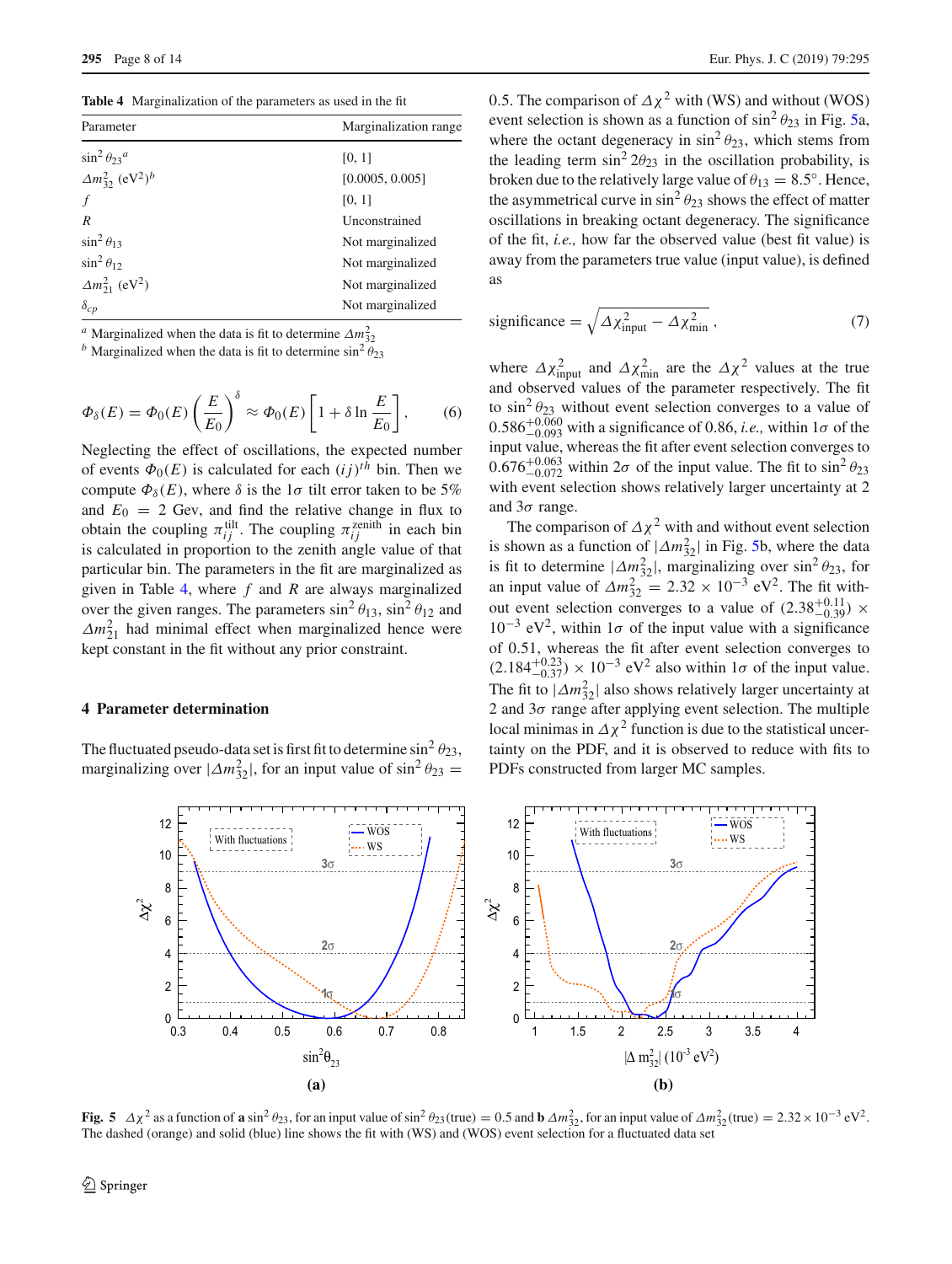

<span id="page-8-0"></span>**Fig. 6** Precision reach obtained from the fit to a 5 year fluctuated pseudo-data set in sin<sup>2</sup>  $\theta_{23} - \Delta m_{32}^2$  plane. The dashed (orange), dotted (blue) and the broken (black) line shows the coverage area with 99%, 90% and 68% CL respectively without (WOS) event selection, whereas the solid (magenta) line shows the coverage area with 99% CL with (WS) event selection. The input (true) point is given by the green dot and the plus sign signifies the best fit (converged) point

The parameters  $\sin^2 \theta_{23}$  and  $\Delta m_{32}^2$  are correlated; Fig. [6](#page-8-0) compares the correlated precision reach obtained fitting a 5 year pseudo-data set with and without event selection. The best-fit point to the fit without event selection is obtained within a significance of  $1\sigma$  from the input value at  $\sin^2 \theta_{23} =$  $0.586^{+0.060}_{-0.093}$  and  $\Delta m_{32}^2 = (2.381^{+0.11}_{-0.39}) \times 10^{-3}$  eV<sup>2</sup>, whereas the fit with event selection converges within a significance of 2σ at sin<sup>2</sup>  $\theta_{23} = 0.676^{+0.063}_{-0.072}$  and  $\Delta m_{32}^2 = (2.184^{+0.23}_{-0.37}) \times$ <sup>10</sup>−<sup>3</sup> eV2. The free parameter *<sup>f</sup>* converges to 0.26±0.01 and  $0.27 \pm 0.01$  before and after applying the selection, where as the parameter *R* converges to 5901  $\pm$  79 and 3628  $\pm$  62 respectively within 2% of uncertainty. Further adding prior constraints on  $\sin^2 \theta_{13}$  and  $\Delta m_{12}^2$ , was observed not to make

any difference in the fit results or in terms of the coverage in the  $\sin^2 \theta_{23} - \Delta m_{32}^2$  plane. The fit with event selection shows larger coverage at 99% CL. Note that the data sets are fluctuated, hence many different sets were also studied and all showed a larger coverage for the fits with event selection.

To decouple the effect of fluctuations from the effect of event selection, a 1000 year sample is scaled to required 5-year sample to minimize the fluctuations. The Fig. [7a](#page-8-1), b shows the comparison of  $\Delta \chi^2$  obtained with and without event selection as a function of  $\sin^2 \theta_{23}$  and  $|\Delta m_{32}^2|$  respectively for the fit without fluctuations. The fits converge near the input value, and shows a relatively worse precision after the event selection as expected. The deterioration of precision in determining  $\sin^2 \theta_{23}$  and  $\Delta m_{32}^2$  after the event selection is due to larger statistical uncertainty, as the sample size was reduced by 40%. Hence, the rest of the analysis in this paper mainly focus on the fits and the effects of fluctuations without event selection.

#### 4.1 Effect of fluctuations

Earlier analyses [\[33](#page-13-2)] scaled the 1000 year sample to a size corresponding to 5 years to generate the pseudo-data set. The process of scaling nullifies the effect of fluctuations so that the best-fit is always close to the input value. Then the parameter sensitivities are to be understood as the median value when averaged over a large number of randomly generated samples. In order to see this, we generate an unfluctuated 5 year sample by scaling the 1000 year set and a similar analysis is performed as in Sect. [3.](#page-2-0) The comparison of  $\Delta \chi^2$  with (WF) and without (WOF) fluctuations is shown as a function of  $\sin^2 \theta_{23}$  and  $|\Delta m_{32}^2|$  in Fig. [8a](#page-9-0), b respectively. The ideal fit without fluctuations (WOF) converges near the true (input) value *i.e.*, 0.496<sup>+0.228</sup> in sin<sup>2</sup>  $\theta_{23}$  and  $(2.32^{+0.43}_{-0.32}) \times 10^{-3}$  eV<sup>2</sup>



<span id="page-8-1"></span>**Fig. 7**  $\Delta \chi^2$  as a function of **a** sin<sup>2</sup>  $\theta_{23}$ , for an input value of sin<sup>2</sup>  $\theta_{23}$ (true) = 0.5 and **b**  $\Delta m_{32}^2$ , for an input value of  $\Delta m_{32}^2$ (true) = 2.32 × 10<sup>-3</sup> eV<sup>2</sup>. The solid (orange) and dashed (magenta) line shows the fit without (WOS) and with (WS) the event selection for the unfluctuated data set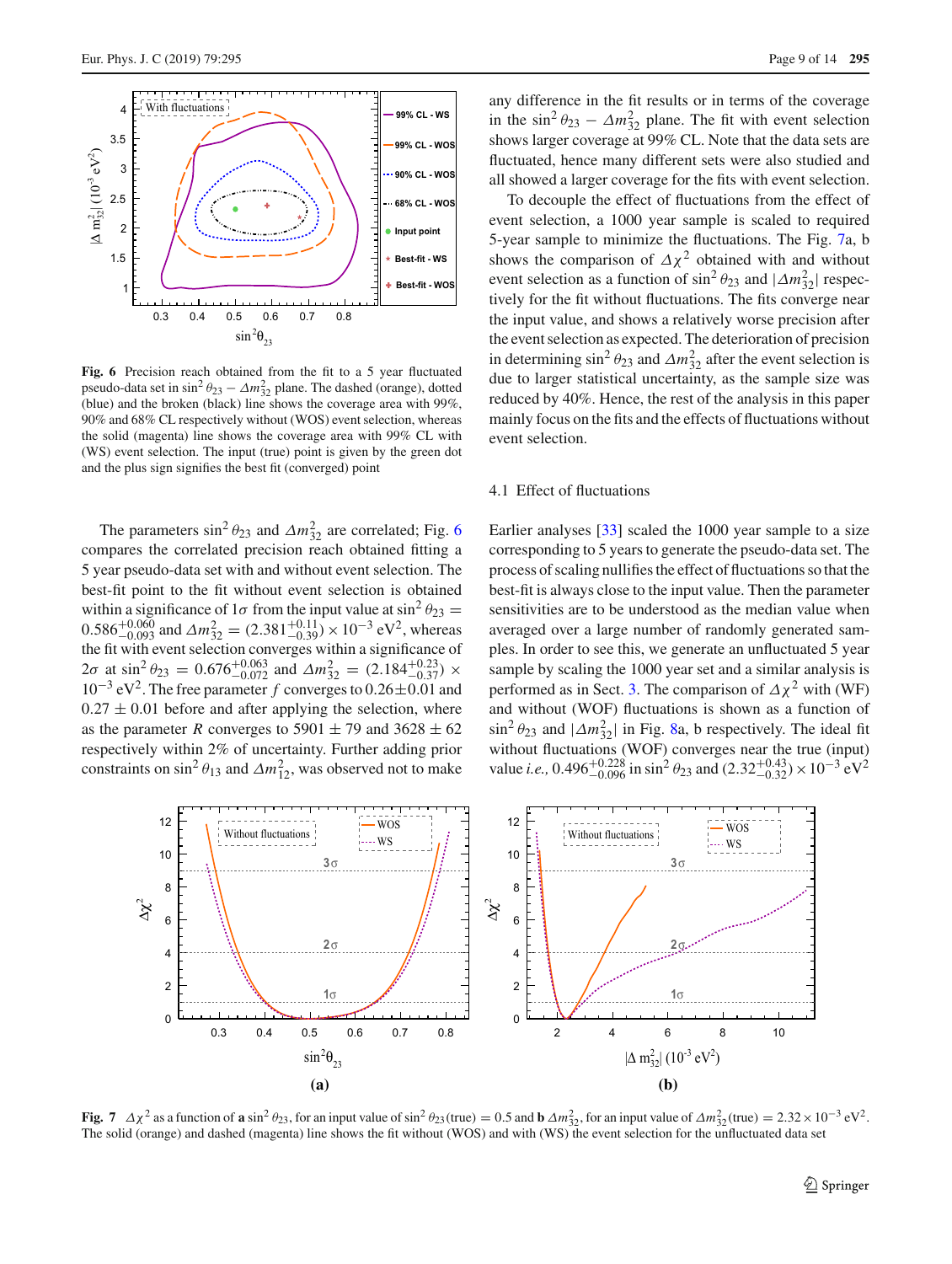

<span id="page-9-0"></span>**Fig. 8** Effect of fluctuations on  $\Delta \chi^2$  as a function of **a** sin<sup>2</sup>  $\theta_{23}$ , for an input value of  $\sin^2 \theta_{23}$ (true) = 0.5 and **b**  $\Delta m_{32}^2$ , for an input value of  $\Delta m_{32}^2$ (true) = 2.32 × 10<sup>-3</sup> eV<sup>2</sup>. The solid (orange) curve represents



<span id="page-9-1"></span>**Fig. 9** Significance of convergence obtained from sixty different data sets. The solid (blue) and the broken (orange) line represents the significance for the fit to  $\sin^2 \theta_{23}$  and  $\Delta m_{32}^2$  respectively and the dotted (black) line shows the significance obtained for the simultaneous fit to  $\sin^2 \theta_{23}$  and  $\Delta m_{32}^2$ 

in  $\Delta m_{32}^2$ . Note that three fits with fluctuations (WF :1, WF : 2 and WF : 3) from three independent fluctuated data sets are used in comparison, and each of them differ in the parameter sensitivities and the best fit values.

The fit to  $\sin^2 \theta_{23}$  for the data without fluctuation gives smaller uncertainty in the lower octant, and the fluctuations in the data leads to the fluctuations in the octant sensitivities (see Fig. [8a](#page-9-0)). Also the uncertainties in the parameter determination changes along with the significance of convergence, with each independent fluctuated pseudo-data set. The correlated precision is also observed to change with each fluctuated data set, where they show different coverages in  $\sin^2 \theta_{23} - \Delta m_{32}^2$  plane.

The analysis was repeated for sixty different fluctuated data sets, performing separate (one parameter) and simulta-



the fit to data without (WOF) fluctuations, and is compared to the fit to three other independent pseudo-data sets with (WF) fluctuations [WF : 1 (dashed, magenta), WF : 2 (dotted, blue) and WF : 3 (broken, black)]

neous (two parameter) fits to determine  $\sin^2 \theta_{23}$  and  $|\Delta m_{32}^2|$ . Figure [9](#page-9-1) shows the significance of convergence in terms of standard deviation  $\sigma$ . Almost 68% of times, the fit to sin<sup>2</sup>  $\theta_{23}$ converges within  $1\sigma$  of the input value  $\sin^2 \theta_{23} = 0.5$ . A similar trend is observed in the fit to  $\Delta m_{32}^2$ , where 59% of times it converges within  $1\sigma$  of the input value  $\Delta m_{32}^2$  =  $2.32 \times 10^{-3}$  eV<sup>2</sup>. Also 95% of the time the fit converges within  $2\sigma$ , which evidently shows the Gaussian nature of the fit. The simultaneous fit to  $\sin^2 \theta_{23}$  and  $\Delta m_{32}^2$  also shows a similar behaviour in significance. Figure [10](#page-10-1) shows the average coverage area with 99% CL in  $\sin^2 \theta_{23} - \Delta m_{32}^2$  plane, obtained by averaging the coverages from simultaneous fit to fifty different pseudo-data sets. The orange band signifies the  $1\sigma$  uncertainty in calculating the average, where the asymmetrical widths from the best fit point of each data set were used. The precision reach for the fit without fluctuations is within  $1\sigma$  of the average coverage area calculated.

Previous studies [\[33](#page-13-2),[47\]](#page-13-16) have obtained a better precision in sin<sup>2</sup>  $\theta_{23}$  and  $|\Delta m_{32}^2|$ , and have quantified the precision on these parameters as

$$
precision = \frac{P_{\text{max}} - P_{\text{min}}}{P_{\text{max}} + P_{\text{min}}},
$$
\n(8)

where  $P_{\text{max}}$  and  $P_{\text{min}}$  are the maximum and minimum values of the concerned parameter determined at the given C.L. Fig-ure [11](#page-11-0) compares the  $\Delta \chi^2$  obtained from the previous [\[47\]](#page-13-16) and the current analysis methods. It is to be noted that we have used the same binning scheme and the same set of NUANCE data in both the analysis methods for comparison, but the previous method incorporates the smearing of resolution functions whereas the current method incorporates event-by-event reconstruction. The precision in  $\sin^2 \theta_{23}$  for the previous method is 19.4% at  $1\sigma$ , whereas for the current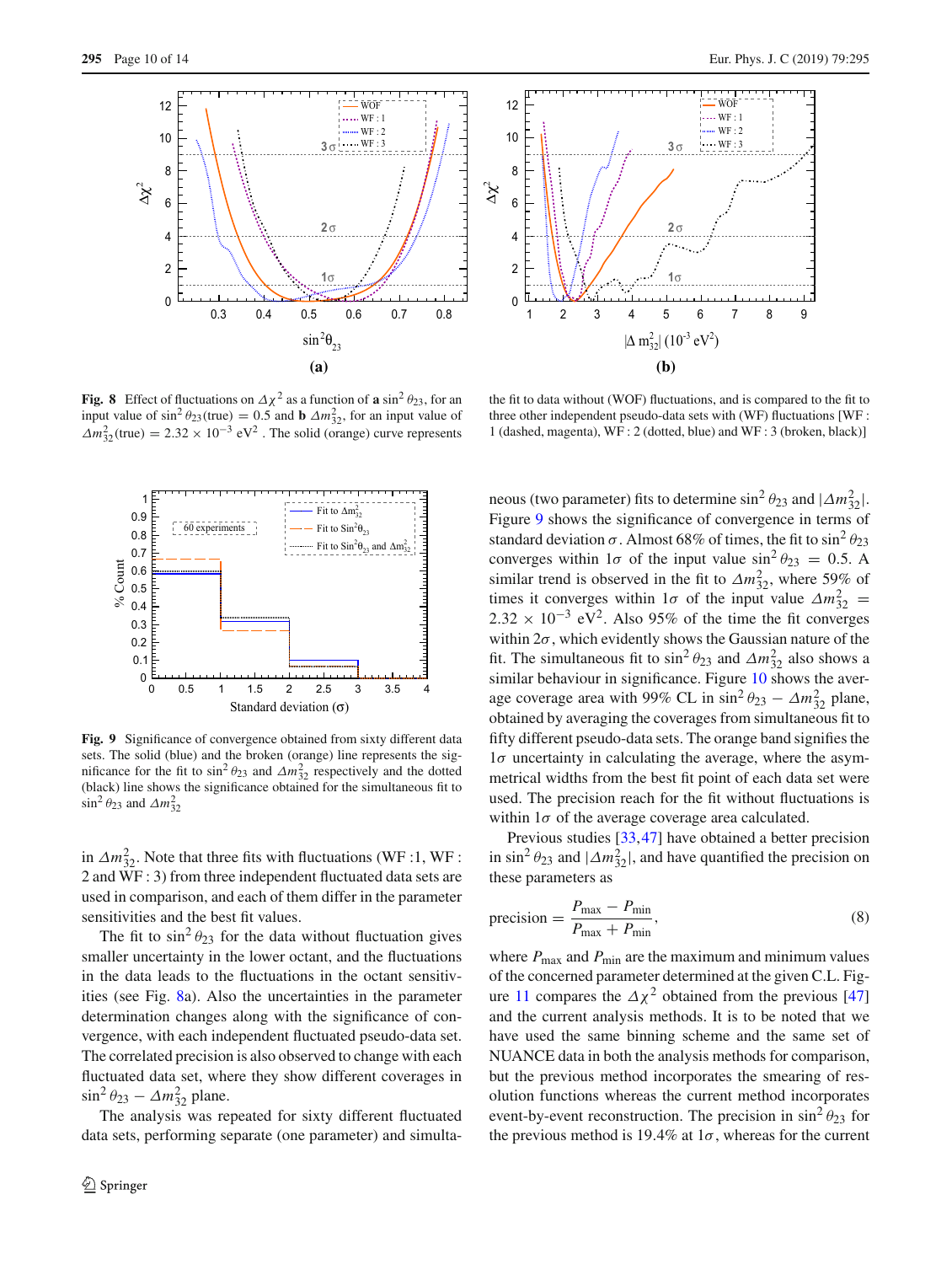

<span id="page-10-1"></span>**Fig. 10** Comparison of unfluctuated precision reach and the average coverage area calculated from 99% CL coverages of 50 different sets, in  $\sin^2 \theta_{23} - \Delta m_{32}^2$  plane. The dashed (black) and solid (blue) line shows the unfluctuated precision reach and average coverage area respectively with 99% CL. The orange band shows the  $1\sigma$  uncertainty in the average coverage and the dot (green) shows the input point

method it deteriorates to 23.8% for 5 year run of the exper-iment (see Fig [11\(](#page-11-0)a)). The parameter  $|\Delta m_{32}^2|$  also shows a similar behavior, where the precision deteriorates from 5.9% to 12.9% at  $1\sigma$  for the current method (see Fig [11\(](#page-11-0)b)). The drop in precision for the current method is more predominant in  $|\Delta m_{32}^2|$  and is clearly seen with a 30% difference in precision at  $3\sigma$ .

The noted difference in precision is due to the realistic approach of the event-by-event reconstruction, where the tails of the resolution functions, which were approximated in the previous studies, have been included. In the previous methods, the NUANCE data was folded with the detector efficiencies and were smeared by the resolution functions obtained from GEANT-based studies of single muons with fixed energy and direction [\[38\]](#page-13-7).

# 4.2 Mass hierarchy determination

The 5 year pseudo-data set is oscillated via accept or reject method assuming NH (IH), which is then fit with true NH (IH) and false IH (NH) PDFs. The parameters in the fit are marginalized as given in Table [4,](#page-7-1) and the  $\Delta \chi^2$  resolution to differentiate the correct hierarchy from the wrong hierarchy is defined as:

$$
\Delta \chi_{\text{MH}}^2 = \chi_{\text{false}}^2 - \chi_{\text{true}}^2 \,, \tag{9}
$$

where  $\chi^2_{\text{true}}$  and  $\chi^2_{\text{false}}$  are the minimum values of  $\chi^2$  from the true and false fits respectively. Figure [12a](#page-11-1) shows the true and false hierarchical fit to  $\sin^2 \theta_{23}$  for a particular pseudo-data set with fluctuations, wherein the resolution of  $\Delta \chi^2_{\text{MH}} = 7.2$ rules out the wrong hierarchy with a significance greater than  $2\sigma$  for this set.

The procedure was repeated for sixty independent 5-year fluctuated data sets to see the effect of fluctuations on the mass hierarchy significance. Figure [12b](#page-11-1) shows the distribution of  $\Delta \chi^2_{\text{MH}}$  obtained from the fit to sixty different sets. The mean resolution of  $\Delta \chi^2_{\text{MH}} = 2.9$  rules out the wrong hierarchy with a significance of  $\approx 1.7\sigma$  for a 5 year run of 50 kton ICAL detector. The large uncertainty in  $\Delta \chi^2_{\text{MH}}$  is due to the fluctuations in the data and the negative values signifies the identification of the wrong mass hierarchy. Note that an earlier analysis that excluded the effect of fluctuations [\[47\]](#page-13-16) gave a value  $\Delta \chi^2_{\text{MH}} = 2.7$  and our mean value is compatible with this, as expected, given minor differences in the analysis procedures. A 13 year exposure of ICAL will give a  $3\sigma$  separation to differentiate the correct MH. The classical statistical analysis used here is the same as that in the earlier works by the INO collaboration hence allowing a direct comparison. However, using a Bayesian approach [\[50](#page-13-19)] could improve the hierarchy sensitivity.

#### <span id="page-10-0"></span>**5 Discussion and summary**

One of the main aims of the proposed ICAL at INO is to measure the atmospheric neutrino oscillation parameters  $\sin^2 \theta_{23}$ and  $|\Delta m_{32}^2|$ , and also to measure the mass hierarchy (MH) of neutrinos. The moderately large value of  $\theta_{13}$  and the ability of the magnetised ICAL to distinguish a neutrino event from an antineutrino event, allows the observation of earth matter effects separately in  $\nu$  and  $\bar{\nu}$  and helps identify the MH of neutrinos. In this analysis we focus on the precision measurements and the mass hierarchy resolutions that ICAL could attain within a period of 5 years.

Incorporating a realistic analysis procedure, it is for the first time we have applied event-by-event reconstruction and have considered the tails of angular and energy resolution which were approximated by single Gaussians and Vavilov functions in previous such studies [\[33](#page-13-2)]. We show that incorporating non-Gaussian resolutions are likely to affect the parameter sensitivities, whereas reduction in precision by 4% and 7% is obtained for  $\sin^2 \theta_{23}$  and  $\Delta m_{32}^2$  respectively at  $1\sigma$ . Also for the first time we study the effect of low event statistics on the precision and MH measurements, by introducing fluctuations in the data. It is also for the first time within the framework of low event statistics, we show the effect of event selection criterion on the parameter sensitivities, and show that we can include all reconstructed muons to get better sensitivity of parameters. Hence within the framework of low event statistics, we show that the fit without any selection criterion (WOS), where we include all the reconstructed events, is the baseline to obtain better constraints on the parameters.

We start by using 5 year fluctuated pseudo-data set for our analysis and apply oscillations via the accept or reject method. The oscillated data is binned in  $E_{\mu}$  and  $\cos \theta_z$  for the  $\chi^2$  analysis, where we have used the energy and direc-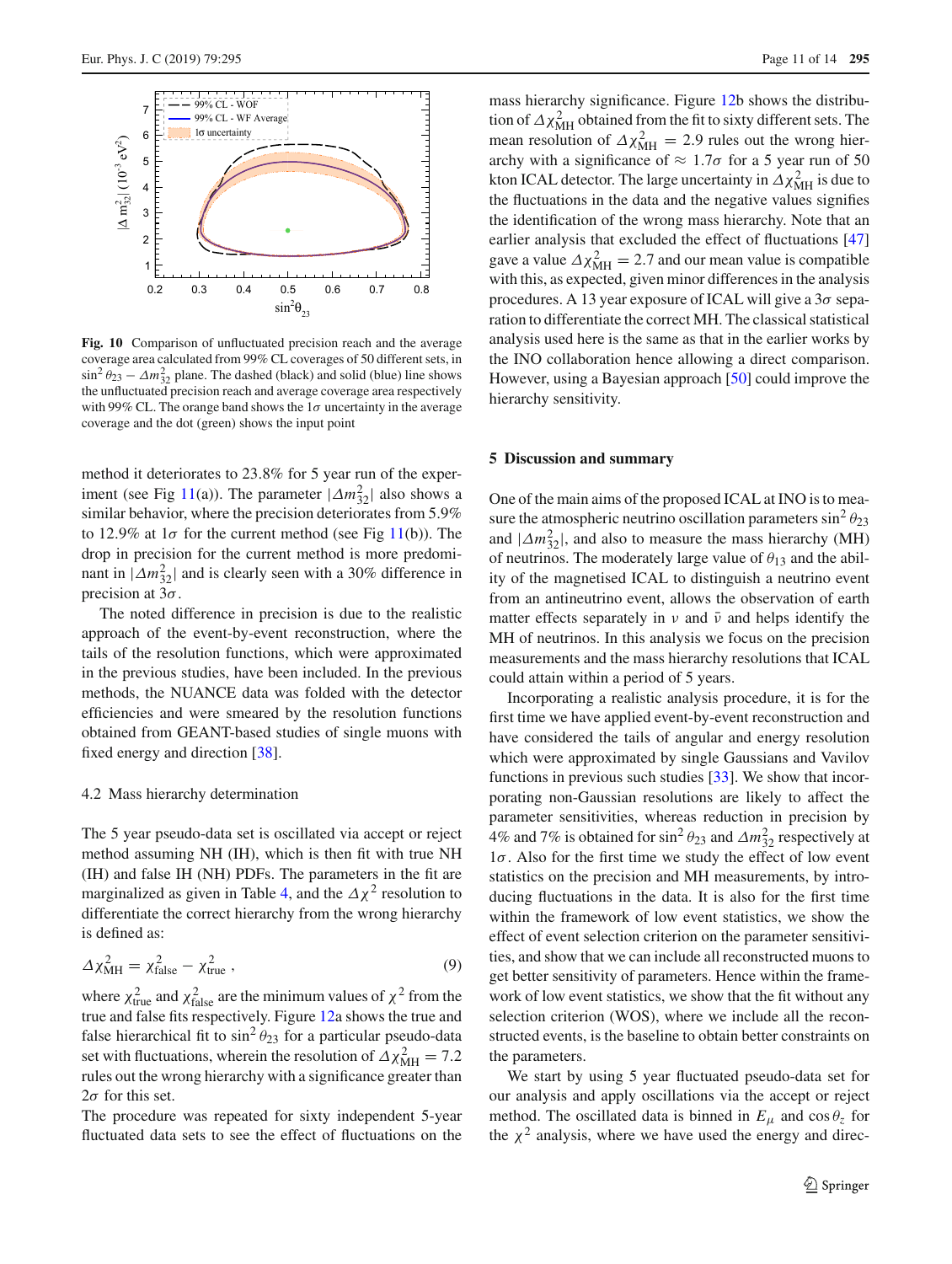



<span id="page-11-0"></span>**Fig. 11**  $\Delta \chi^2$  as a function of **a** sin<sup>2</sup> $\theta_{23}$ , for an input value of  $\sin^2 \theta_{23}$ (true) = 0.5 and **b**  $\Delta m_{32}^2$ , for an input value of  $\Delta m_{32}^2$ (true) =  $2.32 \times 10^{-3}$  eV<sup>2</sup>. The dashed (orange) and solid (blue) line shows the fit

obtained from the current and previous methods respectively. Note that the fits are for the same set of NUANCE data using the same binning scheme



<span id="page-11-1"></span>**Fig. 12** a  $\Delta \chi^2$  as a function of sin<sup>2</sup>  $\theta_{23}$  for true and false fit and **b** distribution of  $\Delta \chi^2_{\text{MH}}$  obtained from fit to sixty fluctuated data sets

tion information of the muon from the CC  $v_{\mu}$  events only. The constraints on  $\sin^2 \theta_{23}$  and  $\Delta m_{32}^2$  are compared with and without event selection criterion. Statistically we lose 40% of events after selection, hence we find large uncertainty in parameter determination after applying event selection. We use an ensemble of independent fluctuated data sets to study the effect of low event statistics on the precision measurements of the oscillation parameters. The constraints on sin<sup>2</sup>  $\theta_{23}$  and  $\Delta m_{32}^2$  are compared with and without fluctuations, and we find a reasonable agreement between the unfluctuated and the average fluctuated precision reach obtained in  $\sin^2 \theta_{23} - \Delta m_{32}^2$  plane.

As far as the mass hierarchy of the neutrinos is concerned, we find a mean resolution of  $\Delta \chi^2_{MH} = 2.9$  from an ensemble of sixty experiments. This rules out the wrong hierarchy

with a significance of  $\approx 1.7\sigma$ , consistent with earlier analysis obtained without considering fluctuations. We also find a significant deviation in the mean value of  $\Delta \chi^2_{MH}$ , and roughly a 15% probability of obtaining the wrong hierarchy due to the fluctuations in the data. In the near future, combining the CP independent measurements at ICAL with the measurements from NOνA, T2K and other reactor experiments, will help to determine the correct MH [\[22](#page-12-16),[51\]](#page-13-20).

This paper presents an analysis procedure which can be used on the real ICAL data where the fluctuations are inbuilt as the PDFs are uncorrelated. However, in this analysis we have only used muon information from CC  $v_{\mu}$  events and we have ignored the small contribution from  $v_e$  to  $v_\mu$  oscillated events, that is known to slightly dilute the sensitivities [\[19](#page-12-13)]. The ICAL can also measure the hadron energy via proper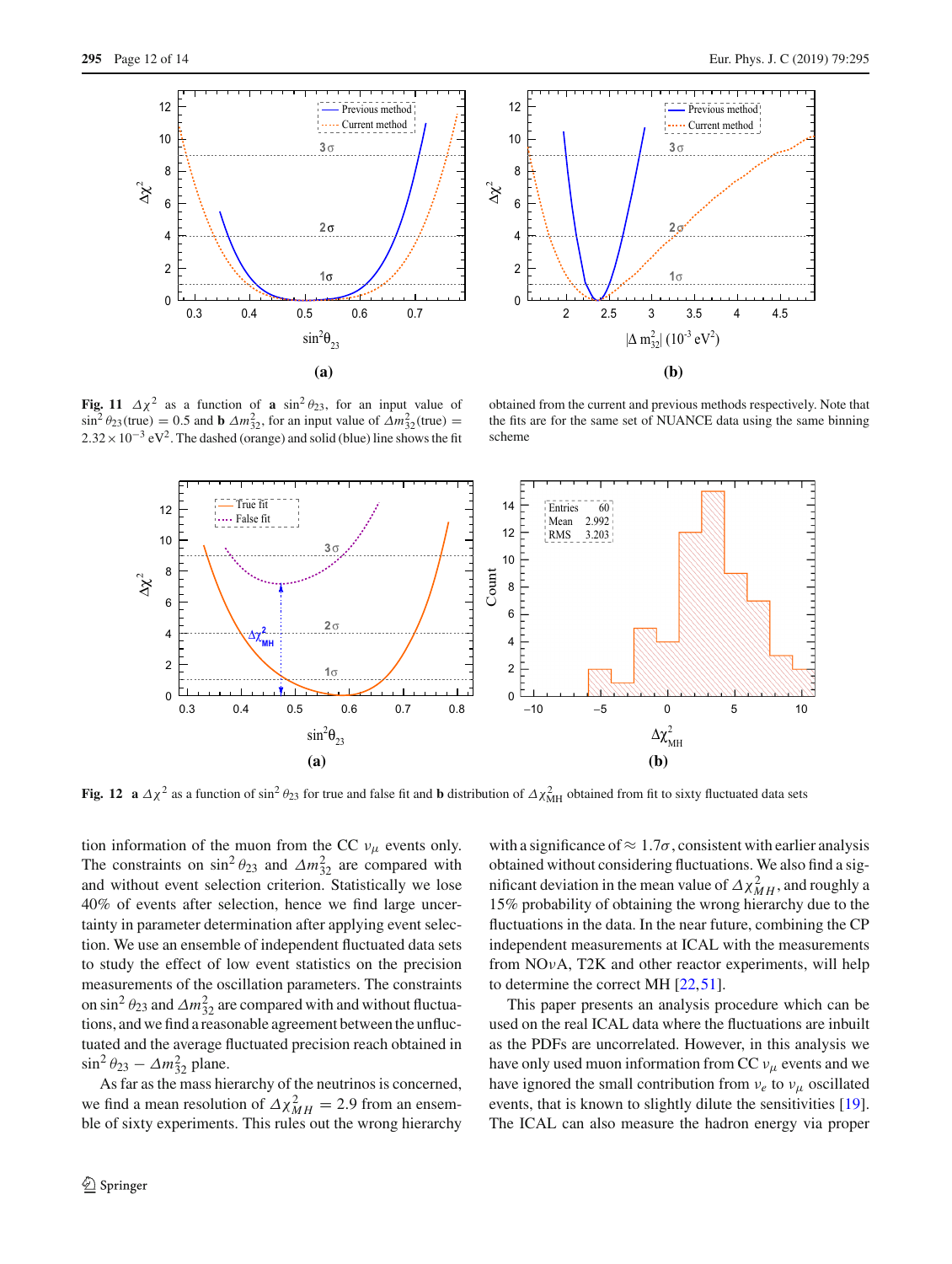calibration of hits, and including the hadron energy information in CC events is expected to improve the sensitivity of the detector towards the oscillation parameters and also improve the MH significance  $[44]$  $[44]$ . Note that there are CC  $v_e$  as well as neutral current (NC) events in the detector. Separation of  $v_{\mu}$ CC events from the others is quite robust for  $E_\mu \gtrsim 1 {\rm GeV}$  and has been discussed elsewhere [\[33](#page-13-2)]. Separation of low energy CC  $v_\mu$  events from CC  $v_e$  and NC events is an ongoing effort of the INO-ICAL collaboration. A combined analysis including all the CC events along with the hadron information will give us the maximum sensitivity the ICAL can attain, and is likely to improve the results presented in this paper.

**Acknowledgements** We thank G. Majumder for providing us the ICAL detector simulation package. We are also thankful for the excellent computing facilities and support from the P.G. Senapathy centre for computing resource at IITM, Chennai and the computing facility at TIFR, Mumbai, which made the intensive computation required for this analysis possible.

**Data Availability Statement** This manuscript has no associated data or the data will not be deposited. [Authors' comment: The data files are simulated.]

**Open Access** This article is distributed under the terms of the Creative Commons Attribution 4.0 International License [\(http://creativecomm](http://creativecommons.org/licenses/by/4.0/) [ons.org/licenses/by/4.0/\)](http://creativecommons.org/licenses/by/4.0/), which permits unrestricted use, distribution, and reproduction in any medium, provided you give appropriate credit to the original author(s) and the source, provide a link to the Creative Commons license, and indicate if changes were made. Funded by SCOAP3.

#### **References**

- <span id="page-12-0"></span>1. B. Aharmim et al. [SNO Collaboration], Low-energy-threshold analysis of the phase I and phase II data sets of the Sudbury Neutrino Observatory. Phys. Rev. C **81**, 055504 (2010). [arXiv:0910.2984](http://arxiv.org/abs/0910.2984) [nucl-ex]
- 2. R. Wendell et al. [The Super-Kamiokande Collaboration], Atmospheric neutrino oscillation analysis with subleading effects in Super-Kamiokande I, II, and III. Phys. Rev. D **81**, 092004 (2010). [arXiv:1002.3471](http://arxiv.org/abs/1002.3471) [hep-ex]
- 3. S. Abe et al. [The KamLAND Collaboration], Precision measurement of neutrino oscillation parameters with KamLAND, Phys. Rev. Lett. **100**, 221803 (2008). [arXiv:0801.4589](http://arxiv.org/abs/0801.4589) [hep-ex]
- 4. M.H. Ahn et al. [K2K Collaboration], Measurement of neutrino oscillation by the K2K experiment. Phys. Rev. D **74**, 072003 (2006). [arXiv:hep-ex/0606032](http://arxiv.org/abs/hep-ex/0606032)
- <span id="page-12-17"></span>5. K. Abe et al. [T2K Collaboration], The T2K experiment. Nucl. Instrum. Methods A **659**, 106-135 (2011). [arXiv:1106.1238](http://arxiv.org/abs/1106.1238) [physics.ins-det]
- <span id="page-12-7"></span>6. Y. Abe et al. [Double Chooz Collaboration], Reactor  $\overline{v}_e$  disappearance in the Double Chooz experiment. Phys. Rev. D **86**, 052008 (2012). [arXiv:1207.6632](http://arxiv.org/abs/1207.6632) [hep-ex]
- 7. P. Adamson et al. [The MINOS Collaboration], Measurements of atmospheric neutrinos and antineutrinos in the MINOS far detector. Phys. Rev. D **86**, 052007 (2012). [arXiv:1208.2915](http://arxiv.org/abs/1208.2915) [hep-ex]
- <span id="page-12-8"></span>8. J. K. Ahn et al. [RENO Collaboration], Observation of reactor electron antineutrinos disappearance in the RENO experiment. Phys. Rev. Lett. **108**, 191802 (2012). [arXiv:1204.0626](http://arxiv.org/abs/1204.0626) [hep-ex]
- <span id="page-12-1"></span>9. F. P. An et al. [Daya Bay Collaboration], Observation of electronantineutrino disappearance at Daya Bay. Phys. Rev. Lett. **108**, 171803 (2012). [arXiv:1203.1669](http://arxiv.org/abs/1203.1669) [hep-ex]
- <span id="page-12-2"></span>10. B. Pontecorvo, Mesonium and anti-mesonium. Sov. Phys. JETP **6**, 429 (1957)
- <span id="page-12-3"></span>11. Z. Maki, M. Nakagawa, S. Sakata, Remarks on the unified model of elementary particles. Prog. Theor. Phys. **28**, 870 (1962)
- <span id="page-12-4"></span>12. E. Majorana, Teoria simmetrica dell'elettrone e del positrone. Il Nuovo Cimento (1924-1942) **14**, 171 (2008)
- <span id="page-12-5"></span>13. S.M. Bilenky, S.T. Petcov, Massive neutrinos and neutrino oscillations. Rev. Mod. Phys. **59**, 671 (1987)
- <span id="page-12-6"></span>14. C. Patrignani, Review of particle physics. Chin. Phys. C**40**, 100001 (2016)
- <span id="page-12-9"></span>15. K. Abe et al. [T2K Collaboration], Indication of electron neutrino appearance from an accelerator-produced off-axis muon neutrino beam. Phys. Rev. Lett. **107**, 041801 (2011). [arXiv:1106.2822](http://arxiv.org/abs/1106.2822) [hepex]
- <span id="page-12-10"></span>16. P. Adamson et al. [MINOS Collaboration], Electron neutrino and antineutrino appearance in the full MINOS data sample. Phys. Rev. Lett. **110**, 171801 (2013). [arXiv:1301.4581](http://arxiv.org/abs/1301.4581) [hep-ex]
- <span id="page-12-11"></span>17. L. Wolfenstein, Neutrino oscillations in matter. Phys. Rev. D **17**, 2369 (1978)
- <span id="page-12-12"></span>18. S.P. Mikheev, AYu. Smirnov, Resonance amplification of oscillations in matter and spectroscopy of solar neutrinos. Sov. J. Nucl. Phys. **42**, 913 (1985)
- <span id="page-12-13"></span>19. D. Indumathi, M.V.N. Murthy, G. Rajasekaran, N. Sinha, Neutrino oscillation probabilities: Sensitivity to parameters. Phys. Rev. D **74**, 053004 (2006). [arXiv:hep-ph/0603264](http://arxiv.org/abs/hep-ph/0603264)
- <span id="page-12-14"></span>20. M. Blennow, A. Yu Smirnov, Neutrino propagation in matter. Adv. High Energy Phys. **2013**, 972485 (2013). [arXiv:1306.2903](http://arxiv.org/abs/1306.2903) [hepph]
- <span id="page-12-15"></span>21. A. de Gouvea et al. [Intensity Frontier Neutrino Working Group], Working group report: Neutrinos. in*Proceedings, 2013 Community Summer Study on the Future of U.S. Particle Physics: Snowmass on the Mississippi (CSS2013): Minneapolis, MN, USA, July 29-August 6, 2013*, (2013). [arXiv:1310.4340](http://arxiv.org/abs/1310.4340) [hep-ex]
- <span id="page-12-16"></span>22. A. Ghosh, T. Thakore, S. Choubey, Determining the neutrino mass hierarchy with INO, T2K, NOvA and reactor experiments. JHEP **2013**, 9 (2013). [arXiv:1212.1305](http://arxiv.org/abs/1212.1305) [hep-ph]
- <span id="page-12-18"></span>23. D. Ayres et al. [NOvA Collaboration] Letter of intent to build an off-axis detector to study numu to nue oscillations with the NuMI neutrino beam, (2002) [arXiv:hep-ex/0210005](http://arxiv.org/abs/hep-ex/0210005)
- <span id="page-12-19"></span>24. R.B. Patterson, The NOvA experiment: status and outlook. Nucl. Phys. B Proc. Suppl. **235**, 151 (2013). [arXiv:1209.0716](http://arxiv.org/abs/1209.0716) [hep-ex]
- <span id="page-12-20"></span>25. P. Adamson et al. [NOvA Collaboration], Constraints on Oscillation Parameters from ν*<sup>e</sup>* Appearance and νμ Disappearance in NOvA. Phys. Rev. Lett. **118**, 231801 (2017). [arXiv:1703.03328](http://arxiv.org/abs/1703.03328) [hep-ex]
- <span id="page-12-21"></span>26. K. Abe et al. [T2K Collaboration], Combined analysis of neutrino and antineutrino oscillations at T2K. Phys. Rev. Lett. **118**, 151801 (2017). [arXiv:1701.00432](http://arxiv.org/abs/1701.00432) [hep-ex]
- <span id="page-12-22"></span>27. Y.-F. Li, Overview of the Jiangmen Underground Neutrino Observatory (JUNO). Int. J. Mod. Phys. Conf. Ser. **31**, 1460300 (2014). [arXiv:1402.6143](http://arxiv.org/abs/1402.6143) [physics.ins-det]
- <span id="page-12-23"></span>28. K. Abe et al. Letter of intent: The Hyper-Kamiokande experiment— etector design and physics potential, (2011). [arXiv:1109.3262](http://arxiv.org/abs/1109.3262) [hep-ex]
- <span id="page-12-24"></span>29. E. Kearns et al. [Hyper-Kamiokande Working Group], Hyper-Kamiokande physics opportunities. in *Community Summer Study 2013: Snowmass on the Mississippi (CSS2013) Minneapolis, MN, USA, July 29-August 6, 2013* (2013). [arXiv:1309.0184](http://arxiv.org/abs/1309.0184) [hep-ex]
- <span id="page-12-25"></span>30. L. Agostino, M. Buizza-Avanzini, M. Dracos, D. Duchesneau, M. Marafini, M. Mezzetto, L. Mosca, T. Patzak, A. Tonazzo, N. Vassilopoulos, [MEMPHYS], Study of the performance of a large scale water-Cherenkov detector. JCAP **2013**, 024 (2013). [arXiv:1206.6665](http://arxiv.org/abs/1206.6665) [hep-ex]